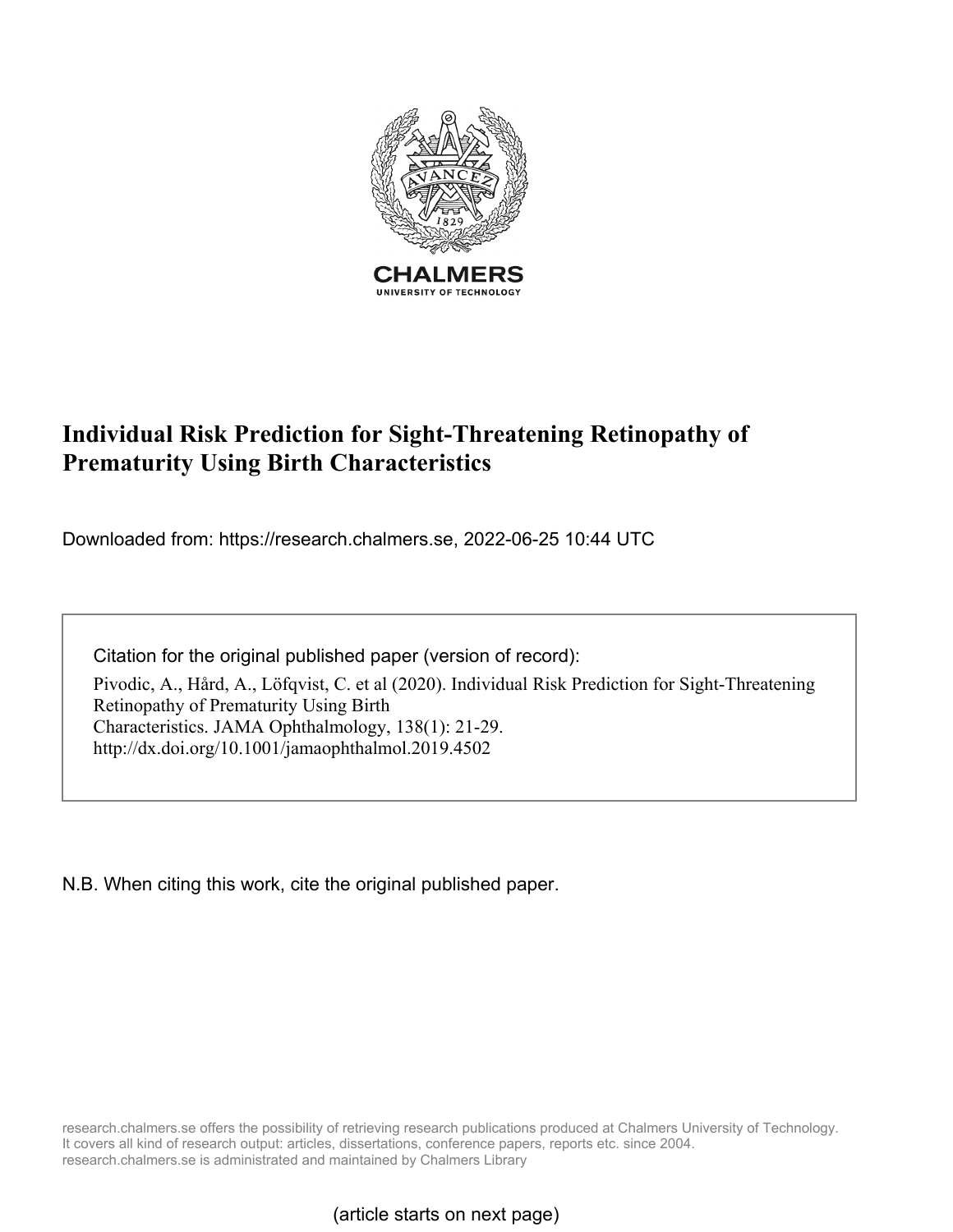# **JAMA Ophthalmology | Original Investigation**

# Individual Risk Prediction for Sight-Threatening Retinopathy of Prematurity Using Birth Characteristics

Aldina Pivodic, MSc; Anna-Lena Hård, MD, PhD; Chatarina Löfqvist, PhD; Lois E. H. Smith, MD, PhD; Carolyn Wu, MD, PhD; Marie-Christine Bründer, MD; Wolf A. Lagrèze, MD; Andreas Stahl, MD; Gerd Holmström, MD, PhD; Kerstin Albertsson-Wikland, MD, PhD; Helena Johansson, PhD; Staffan Nilsson, PhD; Ann Hellström, MD, PhD

**IMPORTANCE** To prevent blindness, repeated infant eye examinations are performed to detect severe retinopathy of prematurity (ROP), yet only a small fraction of those screened need treatment. Early individual risk stratification would improve screening timing and efficiency and potentially reduce the risk of blindness.

**OBJECTIVES** To create and validate an easy-to-use prediction model using only birth characteristics and to describe a continuous hazard function for ROP treatment.

**DESIGN, SETTING, AND PARTICIPANTS** In this retrospective cohort study, Swedish National Patient Registry data from infants screened for ROP (born between January 1, 2007, and August 7, 2018) were analyzed with Poisson regression for time-varying data (postnatal age, gestational age [GA], sex, birth weight, and important interactions) to develop an individualized predictive model for ROP treatment (called DIGIROP-Birth [Digital ROP]). The model was validated internally and externally (in US and European cohorts) and compared with 4 published prediction models.

**MAIN OUTCOMES AND MEASURES** The study outcome was ROP treatment. The measures were estimated momentary and cumulative risks, hazard ratios with 95% CIs, area under the receiver operating characteristic curve (hereinafter referred to as AUC), sensitivity, specificity, positive predictive value (PPV), and negative predictive value (NPV).

**RESULTS** Among 7609 infants (54.6% boys; mean [SD] GA, 28.1 [2.1] weeks; mean [SD] birth weight, 1119 [353] g), 442 (5.8%) were treated for ROP, including 142 (40.1%) treated of 354 born at less than 24 gestational weeks. Irrespective of GA, the risk for receiving ROP treatment increased during postnatal weeks 8 through 12 and decreased thereafter. Validations of DIGIROP-Birth for 24 to 30 weeks' GA showed high predictive ability for the model overall (AUC, 0.90 [95% CI, 0.89-0.92] for internal validation, 0.94 [95% CI, 0.90-0.98] for temporal validation, 0.87 [95% CI, 0.84-0.89] for US external validation, and 0.90 [95% CI, 0.85-0.95] for European external validation) by calendar periods and by race/ethnicity. The sensitivity, specificity, PPV, and NPV were numerically at least as high as those obtained from CHOP-ROP (Children's Hospital of Philadelphia–ROP), OMA-ROP (Omaha-ROP), WINROP (weight, insulinlike growth factor 1, neonatal, ROP), and CO-ROP (Colorado-ROP), models requiring more complex postnatal data.

**CONCLUSIONS AND RELEVANCE** This study validated an individualized prediction model for infants born at 24 to 30 weeks' GA, enabling early risk prediction of ROP treatment based on birth characteristics data. Postnatal age rather than postmenstrual age was a better predictive variable for the temporal risk of ROP treatment. The model is an accessible online application that appears to be generalizable and to have at least as good test statistics as other models requiring longitudinal neonatal data not always readily available to ophthalmologists.

JAMA Ophthalmol. 2020;138(1):21-29. doi[:10.1001/jamaophthalmol.2019.4502](https://jamanetwork.com/journals/jama/fullarticle/10.1001/jamaophthalmol.2019.4502?utm_campaign=articlePDF%26utm_medium=articlePDFlink%26utm_source=articlePDF%26utm_content=jamaophthalmol.2019.4502) Published online November 7, 2019.

Invited Commentary [page 29](https://jamanetwork.com/journals/jama/fullarticle/10.1001/jamaophthalmol.2019.4608?utm_campaign=articlePDF%26utm_medium=articlePDFlink%26utm_source=articlePDF%26utm_content=jamaophthalmol.2019.4502) **Examplemental content** 

**Author Affiliations:** Author affiliations are listed at the end of this article.

**Corresponding Author:** Ann Hellström, MD, PhD, Department of Ophthalmology, Institute of Neuroscience and Physiology, Sahlgrenska Academy, University of Gothenburg, S-416 85 Gothenburg, Sweden [\(ann.hellstrom@medfak.gu.se\)](mailto:ann.hellstrom@medfak.gu.se).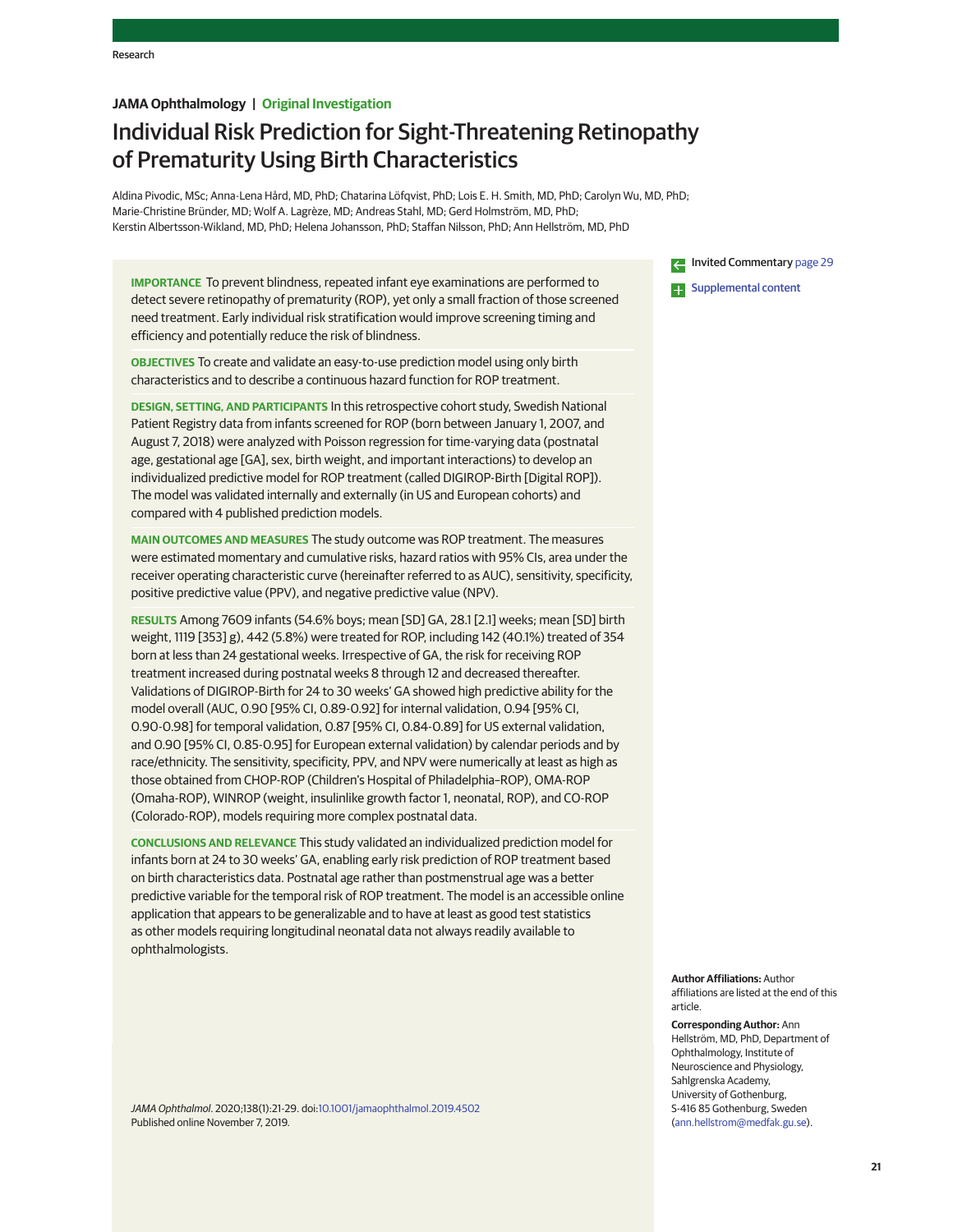etinopathy of prematurity (ROP) is a potentially blind-<br>ing disease, and screening programs for detecting sight-<br>threatening ROP needing treatment have been estab-<br>lished worldwide <sup>1,2</sup> Infants with lower gestational 300 ing disease, and screening programs for detecting sightlished worldwide.<sup>1,2</sup> Infants with lower gestational age (GA) have a higher risk of sight-threatening ROP; in Sweden, the recommendation is to screen infants with GA less than 31 weeks and severely ill infants if older. Data are registered in the Swedish National Registry for Retinopathy of Prematurity (SWEDROP). Between 2008 and 2015, only 5.7% of screened infants in Sweden were treated for ROP.<sup>3</sup> Screening includes retinal examinations by specially trained ophthalmologists and is often stressful for the infant<sup>4</sup>; without risk prediction, some infants may not be screened and treated at the appropriate time. Individualized risk estimateswould allow for optimization of timing and frequency of the screening processes from the health care and economics perspectives. Improving the timing of screening visits could avoidunnecessary examinations of low-risk infants and optimize identification of those at high risk.

Risk and severity of ROP vary by prenatal and postnatal factors,<sup>5</sup> including poor prenatal and postnatal weight gain. For this reason, the prediction algorithm WINROP (weight, insulinlike growth factor 1, neonatal, ROP), which is based on accumulated postnatal weight gain, has been validated and broadly used.6-9 Similar tools based on longitudinal postnatal weight gain also have been developed.<sup>10-13</sup> The objectives of this study were to create, then to internally and externally validate, and to describe the clinical implications of a prediction model for individual momentary and cumulative risks of ROP treatment based on birth characteristics alone, including infants born at GA less than 31 weeks.

# Methods

## Study Population

Infants born between January 1, 2007, and August 7, 2018, at GA less than 31 weeks and with completed ROP screening registered in SWEDROP<sup>14</sup> were included as part of the Swedish Neonatal Quality Register,<sup>15</sup> started in 2007, which has approximately 97% coverage and contains perinatal data, screening outcomes, and treatment information.<sup>3</sup> All data are registered through standardized protocols, in most settings by a trained pediatric ophthalmologist who has performed the screening examination. A validation of 85 randomly selected infants screened in 2018 showed 100% correctly reported values for variables used in this study. This retrospective cohort study was approved by the ethics committee at Uppsala University, Uppsala, Sweden, who also waived written informed consent because all the data were deidentified.

#### Model Development Group

In total, data for 8784 infants born between January 1, 2007, and October 31, 2017, were retrieved from SWEDROP for the prediction model development. Of those, data for 1372 of 8784 infants (15.6%) were excluded for having GA at least 31 weeks at birth, and 126 of 8784 infants (1.4%) were excluded for missing data. This left 7286 of 8784 infants (82.9%) eligible for the model development group. Of those, 6947 of 7286 infants (95.3%) had GA 24 to 30 weeks (Figure 1).

**Question** Can a prediction model be constructed for retinopathy of prematurity needing treatment by using only birth characteristics data and applying advanced statistical methods?

**Findings** In this cohort study of 6947 infants born at gestational age 24 to 30 weeks, the prediction model incorporating only postnatal age, gestational age, sex, and birth weight provided a predictive ability for retinopathy of prematurity needing treatment that was comparable to current models requiring postnatal data (not always available). The risk for retinopathy of prematurity needing treatment increased up to 12 weeks' postnatal age irrespective of the infants' gestational age.

**Meaning** This prediction model identifying infants with a high risk for developing sight-threatening disease at an early time may improve the conditions for optimal screening.

#### Validation Groups

The group used for temporal validation consisted of infants born between November 1, 2017, and August 7, 2018, and registered in SWEDROP. Among infants born at GA 24 to 30 weeks, 308 of 323 (95.4%) were eligible and served as the validation temporal group (Figure 1).

The validation US group included 1485 of 1535 eligible infants (96.7%) born at GA 24 to 30 weeks from 12 US centers between 2005 and 2010 (Figure 1).<sup>16</sup> The validation European group included 329 of 354 eligible infants (92.9%) born at GA 24 to 30 weeks from Freiburg, Germany, with retrospective screening data collected between 2011 and 2017 (Figure 1).<sup>17</sup>

#### Study Procedures

The estimation of GA was based on fetal ultrasonographic results. The chronological (postnatal) age, postmenstrual age, and GA are defined according to the American Academy of Pediatrics' issued policy.<sup>18</sup> An SD score (SDS) of expected reference weight (birth weight SDS [BWSDS]) was calculated based on GA, sex, and birth weight for all healthy singletons born at GA at least 24 weeks between 1990 and 1999 in Sweden and registered in the Medical Birth Register (800 000 healthy infants of approximately 1 million born).<sup>19</sup> Hence, BWSDS was not calculated for infants born at GA less than 24 weeks because of a lack of reference for this extremely preterm population. Infants born at GA less than 24 weeks are at high risk of severe ROP requiring treatment, partly owing to a larger proportion of avascular retinal area at birth,<sup>20</sup> and prediction models are not as useful in this cohort. Therefore, a simpler prediction model was developed for this group and is presented along with the results in eAppendix 1 (which references eFigures 9-11 and eTables 7 and 8) in the [Supplement.](https://jamanetwork.com/journals/jama/fullarticle/10.1001/jamaophthalmol.2019.4502?utm_campaign=articlePDF%26utm_medium=articlePDFlink%26utm_source=articlePDF%26utm_content=jamaophthalmol.2019.4502) Small for GA<sup>19</sup> was defined as BWSDS less than −2.

#### Study Outcome

The prediction model was developed to estimate risk for treatment of sight-threatening ROP. The International Classification of Retinopathy of Prematurity<sup>21</sup> and Early Treatment for Retinopathy of Prematurity (ETROP)<sup>22</sup> criteria for treatment were used.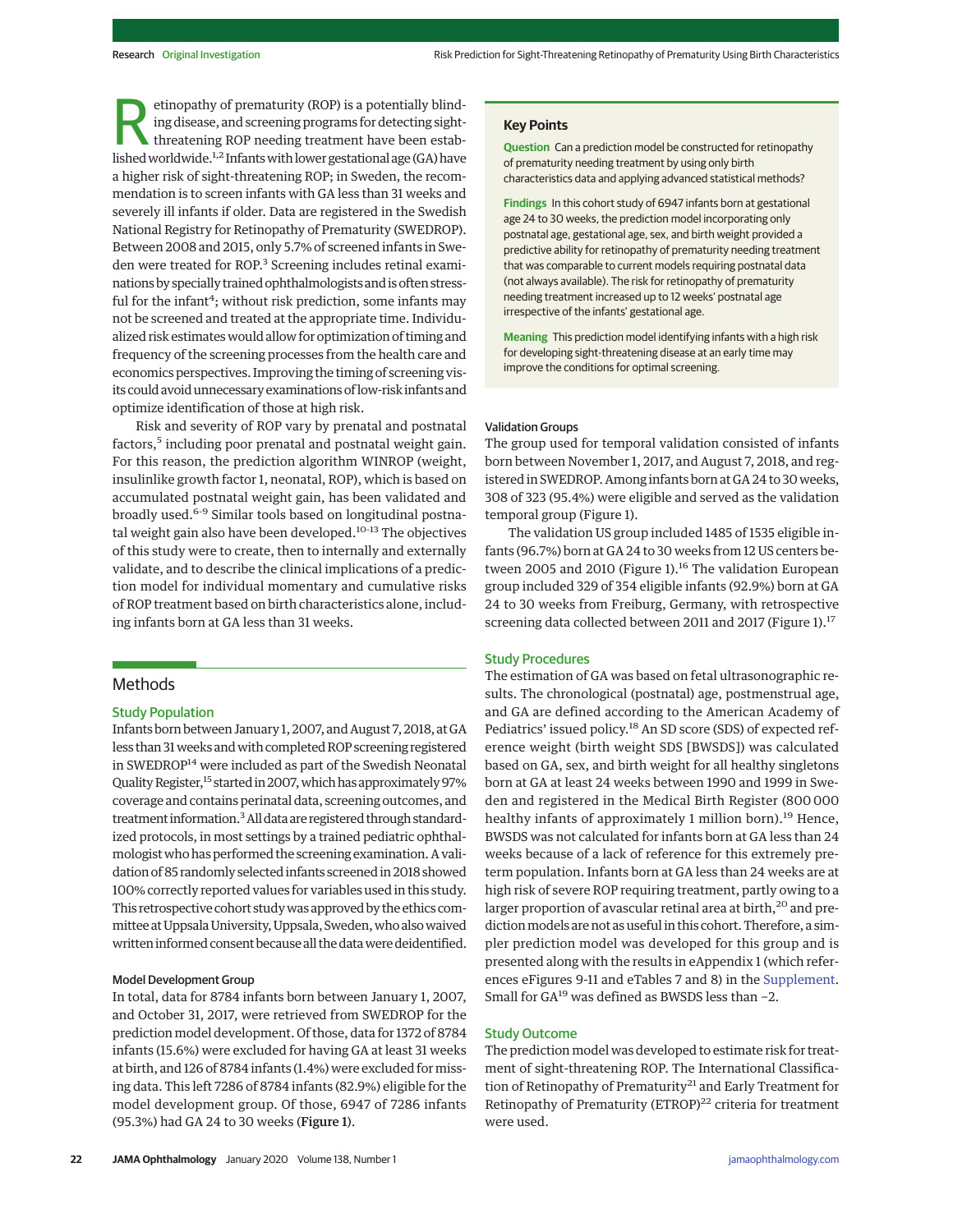

GA indicates gestational age; ROP, retinopathy of prematurity; and SWEDROP, Swedish National Registry for Retinopathy of Prematurity.

# Statistical Analysis

# General Methodology

Number and percentage are given for categorical variables; for continuous variables, the mean, SD, median, range, and interquartile range are provided, where applicable. For comparison between 2 groups, we used the Fisher exact test for dichotomous variables, Mantel-Haenszel χ<sup>2</sup> trend test for ordered categorical variables, and Mann-Whitney test for continuous variables. The Jonckheere-Terpstra test was applied for identifying trends between ordered categorical and continuous variables. The crude week-specific risk of ROP treatment (number of infants with the event divided by number of infants at risk) was analyzed based on postnatal age and postmenstrual age (GA plus postnatal age) by GA at birth. The modeling process consisted of (1) prediction model development, (2) internal and external validation, and (3) clinical implication.<sup>23</sup> The prediction model for ROP treatment, called DIGIROP-Birth (Digital ROP), was developed using Poisson regression for time-varying data, from which we obtained a continuous hazard function,*h*(*t*), describing momentary risk for ROP treatment.24,25 From the hazard function, the survival function

# $S(t) = e^{-\int_0^t b(u) du}$

and its complement, the cumulative risk function  $F(t) = 1 - S(t)$ , were estimated. The 95% CI for *F*(*t*) was obtained via repeated sampling (1000 samples) of the model parameters from a multivariate normal distribution using a covariance matrix estimated

by the Poisson regression models. Parameter estimates, SEs, and hazard ratios (HRs) with 95% CIs are presented. The predictive ability of the continuous cumulative risks was checked and was found to be similarly high after postnatal age 15weeks (eFigure 1 in the [Supplement\)](https://jamanetwork.com/journals/jama/fullarticle/10.1001/jamaophthalmol.2019.4502?utm_campaign=articlePDF%26utm_medium=articlePDFlink%26utm_source=articlePDF%26utm_content=jamaophthalmol.2019.4502). Given this information and the knowledge about the studied hazard function, the cumulative risks of ever needing ROP treatment during 20 postnatal weeks were used for interpretation.

All tests above were 2-tailed and conducted at the .05 significance level, with no adjustments for multiple comparisons. All analyses were performed using SAS statistical software, version 9.4 (SAS Institute Inc).

# DIGIROP-Birth Prediction Model for GA 24 to 30 Weeks Development and Validation

Based on the crude risks for ROP treatment over time stratified by GA, we found that postnatal age was the most appropriate time axis. The final model for GA 24 to 30 weeks included the following: piecewise linear current postnatal age (break points, 8 and 12 weeks), piecewise linear continuous GA given in weeks and days (break point, 27 weeks), sex, piecewise linear BWSDS (break point, −1 SDS), postnatal age × piecewise linear GA interaction, sex  $\times$  GA interaction, and postnatal age × piecewise linear BWSDS interaction. The break points for the variables were selected based on graphical review of univariable hazard functions. The final model was built by gradually expanding the models, starting only with postnatal age and further keeping interactions with *P* < .10.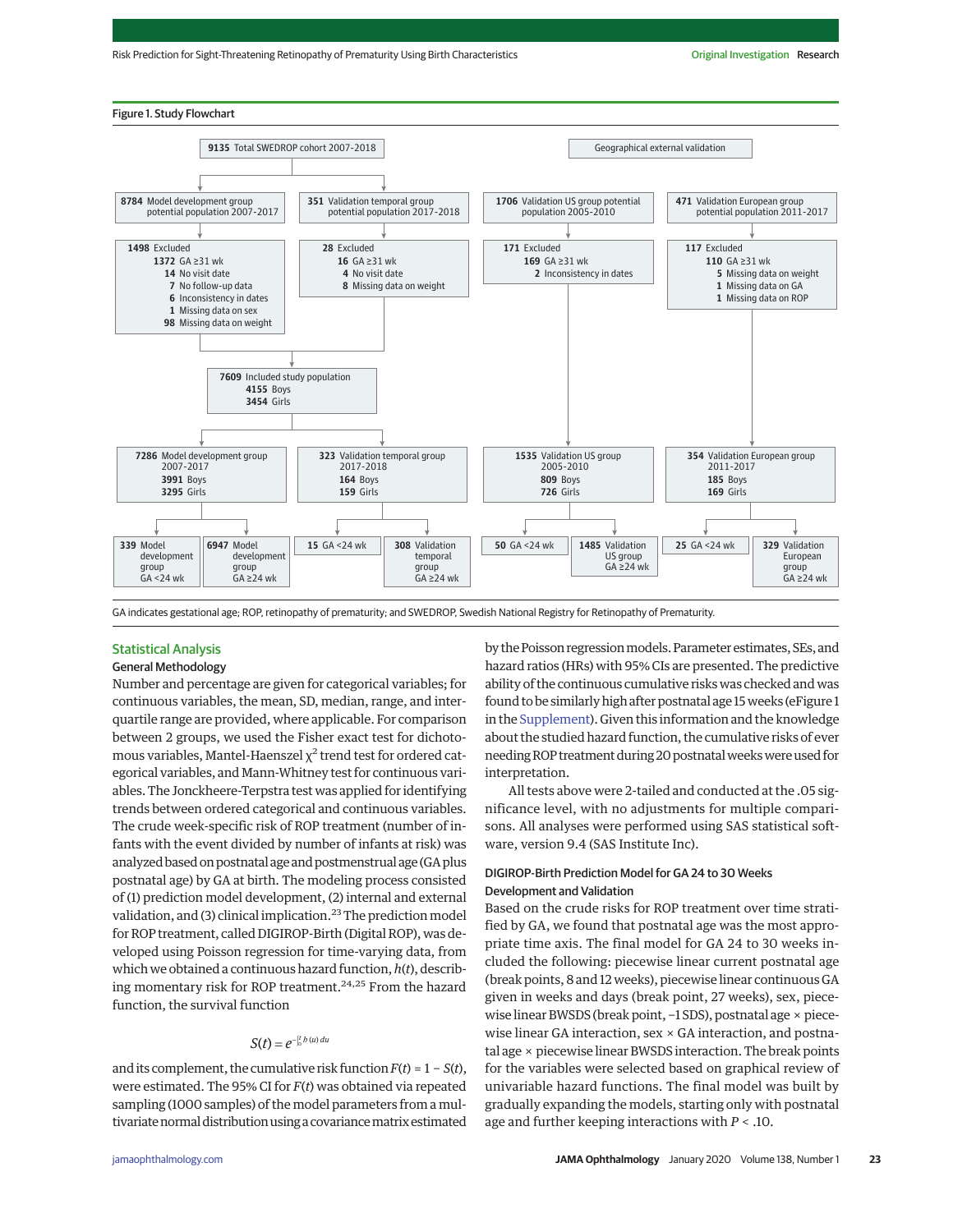#### Figure 2. Crude Week-Specific and Momentary Individual Risk of Retinopathy of Prematurity (ROP) Treatment





**B** Crude week-specific risk for ROP treatment based on postnatal age



**C** Estimated momentary risk for ROP treatment based on postnatal age



Internal, temporal, and geographical external validations were performed. The model fit and adaptation were described by the area under the receiver operating characteristic curve (hereinafter referred to as AUC) overall, by calendar periods, and by race/ethnicity. We performed cross-validation and evaluated calibration plots; calculated sensitivity, specificity, positive predictive value (PPV), and negative predictive value (NPV); and compared DIGIROP-Birth with 4 other published prediction models (CHOP-ROP [Children's Hospital of Philadelphia-ROP],<sup>11</sup> OMA-ROP [Omaha-ROP],<sup>12</sup> WINROP [weight, insulinlike growth factor 1, neonatal, ROP],<sup>7</sup> and CO-ROP [Colorado-ROP]<sup>13</sup>) using GA, birth

weight, and different weight gain variables in the algorithms, as described in more detail in eAppendix 2 in the [Supplement.](https://jamanetwork.com/journals/jama/fullarticle/10.1001/jamaophthalmol.2019.4502?utm_campaign=articlePDF%26utm_medium=articlePDFlink%26utm_source=articlePDF%26utm_content=jamaophthalmol.2019.4502)

# Results

## Study Population

Birth characteristics for the whole SWEDROP cohort, model development group, and validation temporal group, as well as by maximum ROP stage, are listed in eTable 1 in the [Supple](https://jamanetwork.com/journals/jama/fullarticle/10.1001/jamaophthalmol.2019.4502?utm_campaign=articlePDF%26utm_medium=articlePDFlink%26utm_source=articlePDF%26utm_content=jamaophthalmol.2019.4502)[ment.](https://jamanetwork.com/journals/jama/fullarticle/10.1001/jamaophthalmol.2019.4502?utm_campaign=articlePDF%26utm_medium=articlePDFlink%26utm_source=articlePDF%26utm_content=jamaophthalmol.2019.4502) Among 7609 patients, 4155 (54.6%) were boys, themean (SD) GA was 28.1 (2.1) weeks, and the mean (SD) birth weight was 1119 [353] g. Of those born at GA at least 24 weeks, 1510 of 7255 (20.8%) were small for GA. In total, 354 of 7609 (4.7%) were born at GA less than 24 weeks, and 2806 of 7609 (36.9%) were born at GA 24 to less than 28 weeks. Birth characteristics were numerically balanced between the model development group and the validation temporal group. Birth characteristics for the validation US group and the validation European group are listed in eTable 2 in the [Supplement.](https://jamanetwork.com/journals/jama/fullarticle/10.1001/jamaophthalmol.2019.4502?utm_campaign=articlePDF%26utm_medium=articlePDFlink%26utm_source=articlePDF%26utm_content=jamaophthalmol.2019.4502)

### ROP Treatment Incidence in Screened Infants

Altogether, 2427 of 7609 infants (31.9%) developed any ROP, which regressed spontaneously in 1985 of 7609 (26.1%) andwas treated in 442 of 7609 (5.8%) (eTable 3 in the Supplement). Among infants with GA less than 24 weeks, 142 of 354 (40.1%) were treated, 287 of 2806 (10.2%) among thosewith GA 24 to less than 28 weeks and 13 of 4449 (0.3%) among those with GA at least 28 weeks. The incidence ofROP treatment for infants born at GA 24 to 30weekswas 125 of 1485 (8.4%) in the validation US group and 17 of 329 (5.2%) in the validation European group.

# Momentary Individual Risk of ROP Treatment for GA Less Than 31 Weeks

Figure 2A and B show crude week-specific risk of ROP treatment for the SWEDROP population. Table 1 lists the observed timing for ROP treatment applying postnatal age and postmenstrual age as time axes. The ROP treatment risk peaked at postnatal week 12 regardless of GA at birth, but no specific pattern by GA was seen for postmenstrual age.

From the Poisson regression model based on the total SWEDROP population, including postnatal age and adjusting for GA, the risk for ROP treatment increased by 54% (HR, 1.54; 95% CI, 1.39-1.70) per week from postnatal weeks 8 through 12. Afterward, it decreased by 30% (HR, 0.70; 95% CI, 0.67- 0.74) per week (Figure 2C and eTable 4 in the [Supplement\)](https://jamanetwork.com/journals/jama/fullarticle/10.1001/jamaophthalmol.2019.4502?utm_campaign=articlePDF%26utm_medium=articlePDFlink%26utm_source=articlePDF%26utm_content=jamaophthalmol.2019.4502).

# Cumulative Individual Risk of ROP Treatment for GA 24 to 30 Weeks

Table 2summarizes the final DIGIROP-Birthmodel forROP treatment in infants born at GA 24 to 30 weeks. The estimated cumulative risks were 60.0% and 35.1%, respectively, for a girl with BWSDS -3 and 0 born at GA 24 weeks and were 27.8% and 14.2%, respectively, if she was born at GA 25 weeks (Figure 3 and eFigure 2 and eTable 5 in the [Supplement\)](https://jamanetwork.com/journals/jama/fullarticle/10.1001/jamaophthalmol.2019.4502?utm_campaign=articlePDF%26utm_medium=articlePDFlink%26utm_source=articlePDF%26utm_content=jamaophthalmol.2019.4502). Corresponding figures for a boy with the same background data were 57.7% and 33.4%, respectively, and 32.5% and 16.9%, respectively. Greater decreasing risk was observed for girls than for boys with increas-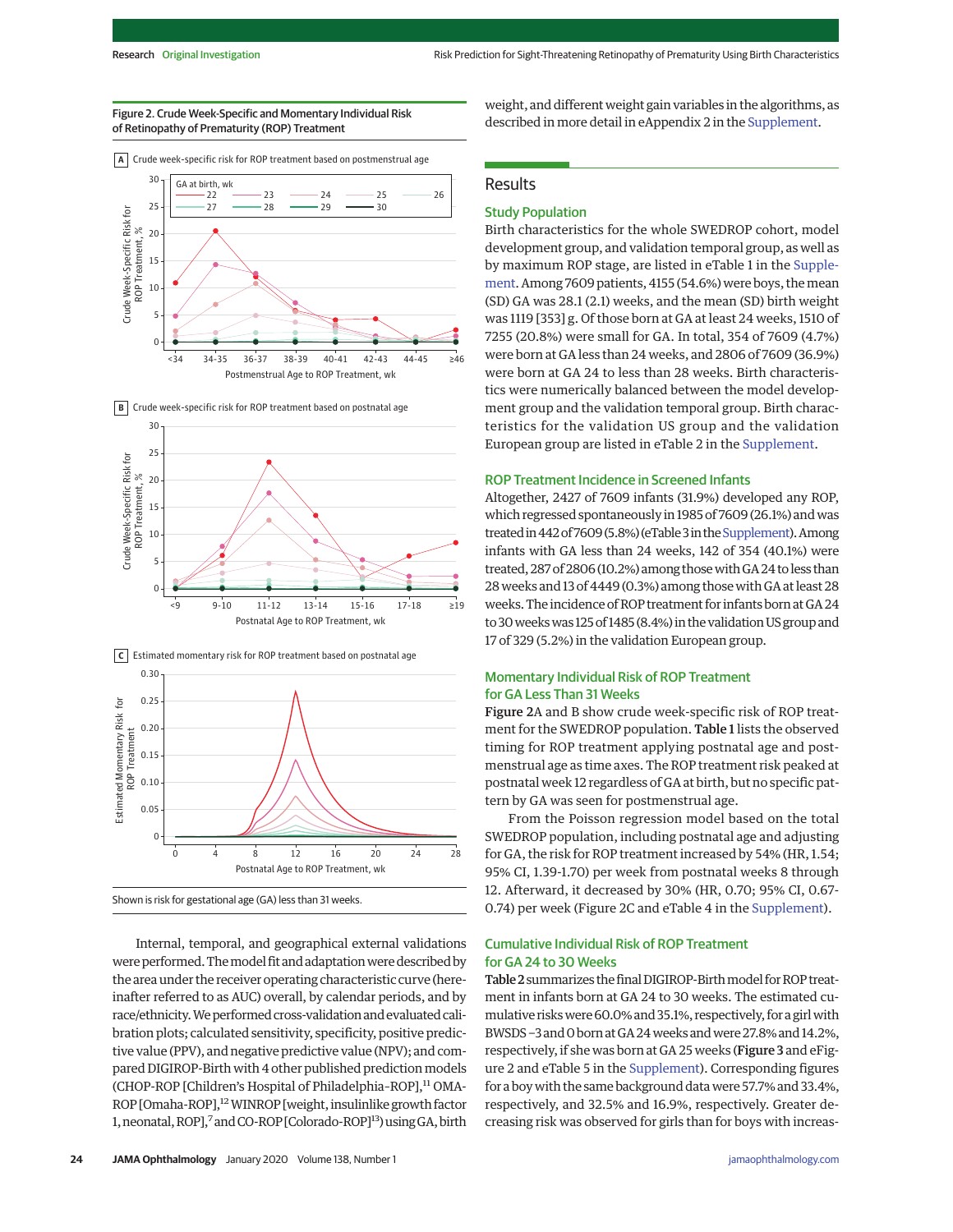Table 1. Comparison Between US Guidelines (Fierson et al<sup>2</sup>) Regarding Timing of Initial Examination vs SWEDROP Data and DIGIROP-Birth Model, 2007-2018

|                 | Postmenstrual Age at Initial Examination, wk |                                                              |                                                                         |                                                                                      | Chronological (Postnatal) Age at Initial Examination, wk |                                                              |                                                                         |                                                                               |
|-----------------|----------------------------------------------|--------------------------------------------------------------|-------------------------------------------------------------------------|--------------------------------------------------------------------------------------|----------------------------------------------------------|--------------------------------------------------------------|-------------------------------------------------------------------------|-------------------------------------------------------------------------------|
| GA at Birth, wk | Fierson<br>et al <sup>2</sup>                | <b>SWEDROP</b><br>2007-2018<br>Suggested<br>Age <sup>a</sup> | <b>SWEDROP</b><br>2007-2018<br>Observed Age for<br><b>ROP Treatment</b> | <b>Maximum Age</b><br>for Estimated<br><b>Cumulative Risk</b><br>< .001 <sup>b</sup> | Fierson<br>et al <sup>2</sup>                            | <b>SWEDROP</b><br>2007-2018<br>Suggested<br>Age <sup>a</sup> | <b>SWEDROP</b><br>2007-2018<br>Observed Age for<br><b>ROP Treatment</b> | Maximum Age<br>for Estimated<br><b>Cumulative Risk</b><br>< .001 <sup>b</sup> |
| 21              | <b>NR</b>                                    | 31                                                           | NA                                                                      | NA                                                                                   | <b>NR</b>                                                | 10                                                           | <b>NA</b>                                                               | <b>NA</b>                                                                     |
| Mean (SD)       | NA.                                          | NA                                                           | 34.6(1.7)                                                               | <b>NA</b>                                                                            | <b>NA</b>                                                | <b>NA</b>                                                    | 12.8(1.7)                                                               | <b>NA</b>                                                                     |
| Median (range)  | NA                                           | NA                                                           | 34.6 (33.4-35.9)                                                        | <b>NA</b>                                                                            | <b>NA</b>                                                | <b>NA</b>                                                    | 12.8 (11.6-14.0)                                                        | <b>NA</b>                                                                     |
| No./total No.   | NA                                           | NA                                                           | 2/2                                                                     | <b>NA</b>                                                                            | <b>NA</b>                                                | <b>NA</b>                                                    | 2/2                                                                     | <b>NA</b>                                                                     |
| 22              | 31                                           | 31                                                           | <b>NA</b>                                                               | <b>NA</b>                                                                            | 9                                                        | 9                                                            | <b>NA</b>                                                               | <b>NA</b>                                                                     |
| Mean (SD)       | <b>NA</b>                                    | <b>NA</b>                                                    | 36.3(3.2)                                                               | <b>NA</b>                                                                            | <b>NA</b>                                                | <b>NA</b>                                                    | 13.6(3.2)                                                               | <b>NA</b>                                                                     |
| Median (range)  | <b>NA</b>                                    | NA                                                           | 35.1 (32.6-47.1)                                                        | <b>NA</b>                                                                            | <b>NA</b>                                                | <b>NA</b>                                                    | $12.4(10.0-24.3)$                                                       | <b>NA</b>                                                                     |
| No./total No.   | <b>NA</b>                                    | NA                                                           | 39/82                                                                   | <b>NA</b>                                                                            | <b>NA</b>                                                | <b>NA</b>                                                    | 39/82                                                                   | <b>NA</b>                                                                     |
| 23              | 31                                           | 31                                                           | <b>NA</b>                                                               | <b>NA</b>                                                                            | $\,8\,$                                                  | 8                                                            | <b>NA</b>                                                               | <b>NA</b>                                                                     |
| Mean (SD)       | <b>NA</b>                                    | <b>NA</b>                                                    | 36.5(2.9)                                                               | <b>NA</b>                                                                            | <b>NA</b>                                                | <b>NA</b>                                                    | 13.1(2.8)                                                               | <b>NA</b>                                                                     |
| Median (range)  | <b>NA</b>                                    | <b>NA</b>                                                    | 36.0 (32.9-51.4)                                                        | <b>NA</b>                                                                            | <b>NA</b>                                                | <b>NA</b>                                                    | $12.6(9.4-28.3)$                                                        | <b>NA</b>                                                                     |
| No./total No.   | <b>NA</b>                                    | NA                                                           | 101/270                                                                 | <b>NA</b>                                                                            | <b>NA</b>                                                | <b>NA</b>                                                    | 101/270                                                                 | <b>NA</b>                                                                     |
| 24              | 31                                           | 31                                                           | <b>NA</b>                                                               | 30.2                                                                                 | $\overline{7}$                                           | $\overline{7}$                                               | <b>NA</b>                                                               | 6.2                                                                           |
| Mean (SD)       | <b>NA</b>                                    | <b>NA</b>                                                    | 37.1(2.5)                                                               | <b>NA</b>                                                                            | <b>NA</b>                                                | <b>NA</b>                                                    | 12.7(2.5)                                                               | <b>NA</b>                                                                     |
| Median (range)  | <b>NA</b>                                    | <b>NA</b>                                                    | 36.6 (32.4-45.7)                                                        | <b>NA</b>                                                                            | <b>NA</b>                                                | <b>NA</b>                                                    | $12.3(8.3-21.4)$                                                        | <b>NA</b>                                                                     |
| No./total No.   | <b>NA</b>                                    | NA                                                           | 117/436                                                                 | <b>NA</b>                                                                            | <b>NA</b>                                                | <b>NA</b>                                                    | 117/436                                                                 | <b>NA</b>                                                                     |
| 25              | 31                                           | 31                                                           | <b>NA</b>                                                               | 31.7                                                                                 | 6                                                        | 6                                                            | <b>NA</b>                                                               | 6.7                                                                           |
| Mean (SD)       | <b>NA</b>                                    | <b>NA</b>                                                    | 38.2(2.9)                                                               | <b>NA</b>                                                                            | <b>NA</b>                                                | <b>NA</b>                                                    | 12.9(2.9)                                                               | <b>NA</b>                                                                     |
| Median (range)  | <b>NA</b>                                    | <b>NA</b>                                                    | 37.7 (33.1-47.0)                                                        | <b>NA</b>                                                                            | <b>NA</b>                                                | <b>NA</b>                                                    | 12.4 (7.4-21.9)                                                         | <b>NA</b>                                                                     |
| No./total No.   | <b>NA</b>                                    | <b>NA</b>                                                    | 92/620                                                                  | <b>NA</b>                                                                            | <b>NA</b>                                                | <b>NA</b>                                                    | 92/620                                                                  | <b>NA</b>                                                                     |
| 26              | 31                                           | 32                                                           | <b>NA</b>                                                               | 33.2                                                                                 | 5                                                        | 6                                                            | <b>NA</b>                                                               | 7.2                                                                           |
| Mean (SD)       | <b>NA</b>                                    | <b>NA</b>                                                    | 39.7(3.3)                                                               | <b>NA</b>                                                                            | <b>NA</b>                                                | <b>NA</b>                                                    | 13.3(3.3)                                                               | <b>NA</b>                                                                     |
| Median (range)  | <b>NA</b>                                    | <b>NA</b>                                                    | 39.3 (33.1-52.1)                                                        | <b>NA</b>                                                                            | <b>NA</b>                                                | <b>NA</b>                                                    | $13.0(7.0-25.6)$                                                        | <b>NA</b>                                                                     |
| No./total No.   | NA                                           | NA                                                           | 58/801                                                                  | <b>NA</b>                                                                            | <b>NA</b>                                                | <b>NA</b>                                                    | 58/801                                                                  | <b>NA</b>                                                                     |
| 27              | 31                                           | 33                                                           | <b>NA</b>                                                               | 34.7                                                                                 | $\overline{4}$                                           | 6                                                            | <b>NA</b>                                                               | 7.7                                                                           |
| Mean (SD)       | <b>NA</b>                                    | <b>NA</b>                                                    | 40.3(2.8)                                                               | <b>NA</b>                                                                            | <b>NA</b>                                                | <b>NA</b>                                                    | 12.9(2.9)                                                               | <b>NA</b>                                                                     |
| Median (range)  | <b>NA</b>                                    | <b>NA</b>                                                    | 40.1 (35.7-45.3)                                                        | <b>NA</b>                                                                            | <b>NA</b>                                                | <b>NA</b>                                                    | $12.6(7.9-17.7)$                                                        | <b>NA</b>                                                                     |
| No./total No.   | <b>NA</b>                                    | <b>NA</b>                                                    | 20/949                                                                  | <b>NA</b>                                                                            | <b>NA</b>                                                | <b>NA</b>                                                    | 20/949                                                                  | <b>NA</b>                                                                     |
| 28              | 32                                           | 34                                                           | <b>NA</b>                                                               | 35.7                                                                                 | $\overline{4}$                                           | 6                                                            | <b>NA</b>                                                               | 7.7                                                                           |
| Mean (SD)       | <b>NA</b>                                    | <b>NA</b>                                                    | 40.8(3.8)                                                               | <b>NA</b>                                                                            | <b>NA</b>                                                | <b>NA</b>                                                    | 12.4(3.9)                                                               | <b>NA</b>                                                                     |
| Median (range)  | <b>NA</b>                                    | <b>NA</b>                                                    | 39.4 (36.1-47.7)                                                        | <b>NA</b>                                                                            | <b>NA</b>                                                | <b>NA</b>                                                    | $11.1(7.6-18.9)$                                                        | <b>NA</b>                                                                     |
| No./total No.   | <b>NA</b>                                    | <b>NA</b>                                                    | 10/1179                                                                 | <b>NA</b>                                                                            | <b>NA</b>                                                | <b>NA</b>                                                    | 10/1179                                                                 | <b>NA</b>                                                                     |
| 29              | 33                                           | 36                                                           | <b>NA</b>                                                               | 37.3                                                                                 | $\overline{4}$                                           | $\overline{7}$                                               | <b>NA</b>                                                               | 8.1                                                                           |
| Mean (SD)       | <b>NA</b>                                    | <b>NA</b>                                                    | 39.7(2.2)                                                               | <b>NA</b>                                                                            | <b>NA</b>                                                | <b>NA</b>                                                    | 10.1(2.3)                                                               | <b>NA</b>                                                                     |
| Median (range)  | <b>NA</b>                                    | <b>NA</b>                                                    | 39.4 (37.6-42.0)                                                        | <b>NA</b>                                                                            | <b>NA</b>                                                | <b>NA</b>                                                    | $9.7(8.0-12.6)$                                                         | <b>NA</b>                                                                     |
| No./total No.   | <b>NA</b>                                    | <b>NA</b>                                                    | 3/1479                                                                  | <b>NA</b>                                                                            | <b>NA</b>                                                | <b>NA</b>                                                    | 3/1479                                                                  | <b>NA</b>                                                                     |
| 30              | 34                                           | 37                                                           | <b>NA</b>                                                               | 38.8                                                                                 | $\overline{4}$                                           | $\overline{7}$                                               | <b>NA</b>                                                               | 8.7                                                                           |
| No./total No.   | <b>NA</b>                                    | <b>NA</b>                                                    | 0/1791                                                                  | <b>NA</b>                                                                            | <b>NA</b>                                                | <b>NA</b>                                                    | 0/1791                                                                  | <b>NA</b>                                                                     |
|                 |                                              |                                                              |                                                                         |                                                                                      |                                                          |                                                              |                                                                         |                                                                               |

Abbreviations: DIGIROP, Digital ROP; GA, gestational age; NA, not applicable; NR, not reported; ROP, retinopathy of prematurity; SWEDROP, Swedish National Registry for Retinopathy of Prematurity.

treatment subtracted by 1 week for safety reasons.

<sup>b</sup> Given the SWEDROP population, DIGIROP-Birth model for GA 24 to 30 weeks,

with its sex and birth weight SD score distribution.

a Suggested age defined as integer value of the minimum time to ROP

ing GA (*P*for interaction = .02), with HRs of 0.83 (95% CI, 0.64- 1.07) at 25 weeks and 0.50 (95% CI, 0.33-0.76) at 27 weeks (crude incidences are shown in eFigure 3 in the [Supplement,](https://jamanetwork.com/journals/jama/fullarticle/10.1001/jamaophthalmol.2019.4502?utm_campaign=articlePDF%26utm_medium=articlePDFlink%26utm_source=articlePDF%26utm_content=jamaophthalmol.2019.4502) and predicted cumulative risks are shown in eFigure 4 in the [Supple](https://jamanetwork.com/journals/jama/fullarticle/10.1001/jamaophthalmol.2019.4502?utm_campaign=articlePDF%26utm_medium=articlePDFlink%26utm_source=articlePDF%26utm_content=jamaophthalmol.2019.4502)[ment\)](https://jamanetwork.com/journals/jama/fullarticle/10.1001/jamaophthalmol.2019.4502?utm_campaign=articlePDF%26utm_medium=articlePDFlink%26utm_source=articlePDF%26utm_content=jamaophthalmol.2019.4502). The cumulative risk estimates with 95% CIs are available online for public use,<sup>26</sup> requiring input of GA in weeks and days, sex, and birth weight for the infant.

# Internal and External Validation of DIGIROP-Birth for GA 24 to 30 Weeks

eFigure 5 in the [Supplement](https://jamanetwork.com/journals/jama/fullarticle/10.1001/jamaophthalmol.2019.4502?utm_campaign=articlePDF%26utm_medium=articlePDFlink%26utm_source=articlePDF%26utm_content=jamaophthalmol.2019.4502) shows AUCs from the internal and external validations, indicating whether the model discriminates well between receiving or not receiving treatment. The AUC for themodel development group was 0.90 (95% CI, 0.89- 0.92), and the AUC for the cross-validation model was 0.90 (95% CI, 0.89-0.91). The AUCs for different calendar periods ranged from 0.87 to 0.92. The calibration plots, examining overestimation or underestimation of risks in different regions, showed the model as being overall well adapted (eFigure 6 in the [Supplement\)](https://jamanetwork.com/journals/jama/fullarticle/10.1001/jamaophthalmol.2019.4502?utm_campaign=articlePDF%26utm_medium=articlePDFlink%26utm_source=articlePDF%26utm_content=jamaophthalmol.2019.4502). Temporal validation of DIGIROP-Birth showed an AUC of 0.94 (95% CI, 0.90-0.98). Geographical external validation resulted in an AUC of 0.87 (95% CI, 0.84- 0.89) for the validation US group and an AUC of 0.90 (95% CI, 0.85-0.95) for the validation European group. The AUCs for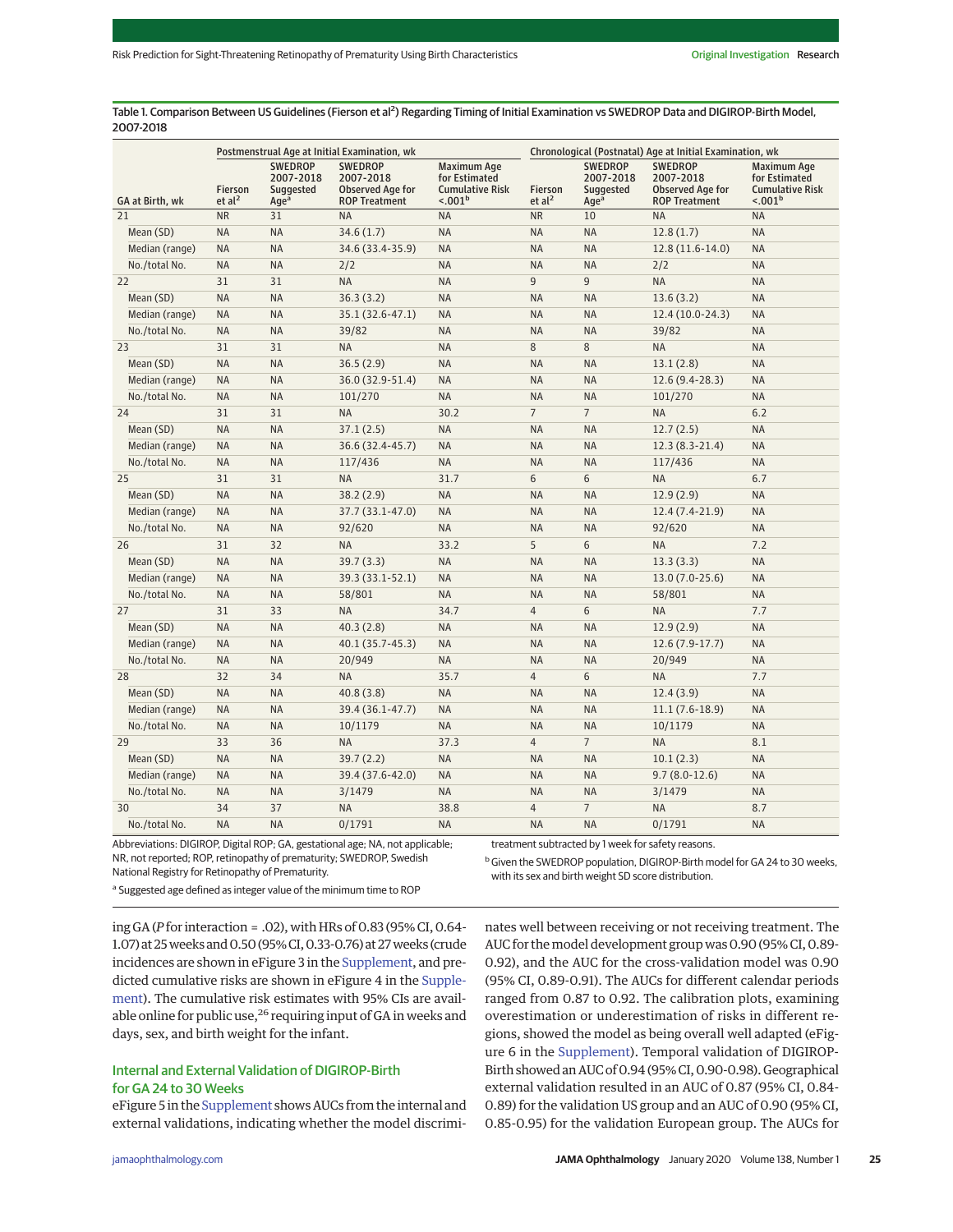Table 2. Final Prediction Analysis Model for Retinopathy of Prematurity Treatment for Infants Born at GA of 24 to 30 Weeks Using Poisson Regression for Time-Varying Data

| Predictor                                                        | Estimate (SE)      | P Value |
|------------------------------------------------------------------|--------------------|---------|
| Intercept                                                        | $-20.1666(4.9219)$ | < 0.01  |
| Postnatal age 0 to 8 wk, per 1-wk increase                       | 1.7331 (0.6129)    | .005    |
| Postnatal age >8 to 12 wk,<br>per 1-wk increase                  | 0.3618(0.0992)     | < 0.01  |
| Postnatal age >12 wk, per 1-wk increase                          | $-0.3788(0.0857)$  | < 0.01  |
| GA 24-27 wk, per 1-wk increase                                   | $-0.8210(0.3353)$  | .01     |
| GA >27 wk, per 1-wk increase                                     | 0.7266 (0.7302)    | .32     |
| Sex, $1 = boys$ , $2 = girls$                                    | $-0.9385(0.3054)$  | .002    |
| BWSDS -1 SDS or less, per 1-SDS increase                         | 0.1521(0.2656)     | .57     |
| BWSDS exceeding -1 SDS,<br>per 1-SDS increase                    | $-1.0401(0.4710)$  | .03     |
| INT: postnatal age in weeks<br>by GA 24-27 wk, per 1-wk increase | 0.0227(0.0230)     | .32     |
| INT: postnatal age in weeks<br>by GA >27 wk, per 1-wk increase   | $-0.1360(0.0627)$  | .03     |
| INT: sex by GA, per 1-wk increase                                | $-0.2505(0.1066)$  | .02     |
| INT: postnatal age in weeks<br>by BWSDS -1 SDS or less           | $-0.0371(0.0199)$  | .06     |
| INT: postnatal age in weeks<br>by BWSDS exceeding -1 SDS         | 0.0728(0.0349)     | .04     |

Abbreviations: BWSDS, birth weight standard deviation score; GA, gestational age; INT, interaction term; SDS, SD score.

Figure 3. Cumulative Individual Risk for Retinopathy of Prematurity (ROP) Treatment



Shown is cumulative risk (95% CI) by gestational age (GA) 24 to 30 weeks for boys and girls born with birth weight SD score (BWSDS) −3 and 0.

stratified analysis on race/ethnicity categories in the validation US group were 0.79 for Hispanic infants, 0.85 for Asian infants, 0.86 for non-Hispanic infants, 0.88 for white infants, and 0.90 for black infants.

# DIGIROP-Birth for GA 24 to 30 Weeks vs Existing ROP Models (Requiring Postnatal Longitudinal Data)

The comparisons of DIGIROP-Birth vs CHOP-ROP, OMA-ROP, WINROP, and CO-ROP were performed on the validation US group, enabling the use of longitudinal weight data. These re-

Applying the CHOP-ROP algorithm (AUC, 0.89; 95% CI, 0.87-0.92) and categorizing the probabilities based on the recommended cutoff of 0.0140, similar prediction ability was observed compared with DIGIROP-Birth (AUC, 0.88; 95% CI, 0.86-0.91), and a cutoff of 0.0083 obtained the same sensitivity (95 of 96 [99.0%] for both CHOP-ROP and DIGIROP-Birth. Specificity was 598 of 1346 (44.4%) vs 658 of 1346 (48.9%), respectively. Applying the same cutoff on the complete SWEDROP database, themodel showed 97.7% (95% CI, 95.3%-99.1%) sensitivity and 59.5% (95% CI, 58.4%-60.7%) specificity. Applying a cutoff of 0.00083 for 100% (95% CI, 98.8%-100%) sensitivity in the cohort, a specificity of 19.0% (95% CI, 18.1%- 20.0%) was obtained.

Compared with OMA-ROP (AUC, 0.77; 95% CI, 0.72- 0.82), a cutoff of 23 g per day in weight gain, with a corresponding cutoff of 0.0200 for DIGIROP-Birth (AUC, 0.90; 95% CI, 0.87-0.92), a sensitivity of 90 of 92 (97.8%) was obtained. Specificity was 173 of 771 (22.4%) for OMA-ROP vs 448 of 771 (58.1%) for DIGIROP-Birth.

Compared with WINROP (AUC, 0.81; 95% CI, 0.78-0.84), the alarm category of WINROP score 2 or 3 provided a sensitivity of 121 of 125 (96.8%), with a corresponding cutoff of 0.0089 for DIGIROP-Birth (AUC, 0.87; 95% CI, 0.84-0.89). Specificity was 487 of 1360 (35.8%) for WINROP vs 671 of 1360 (49.3%) for DIGIROP-Birth.

The specificity was 141 of 1341 (10.5%) for the CO-ROP algorithm and 642 of 1341 (47.9%) for DIGIROP-Birth. Both had a sensitivity of 122 of 124 (98.4%).

# Clinical Practice Implications of DIGIROP-Birth for GA 24 to 30 Weeks

Based on ROP treatment timing in the SWEDROP cohort (2007- 2018) and the DIGIROP-Birth model, we compared the results with the current US recommendations, based on studies that are more than 20 years old, $<sup>2</sup>$  for postnatal age and</sup> postmenstrual age at initial examination (Table 1). The maximum age for estimated risk less than 0.001 corresponds well to the observed minimum age for ROP treatment, except for GA 24 weeks, for which a somewhat higher risk at a younger age was estimated. Recommending that the initial examination should start 1 week before the earliest observed ROP treatment per GAweek in our cohortwould potentially have avoided 14 867 of 135 061 visits (11.0%), assuming 1 visit per week. For GA of at least 27 weeks, with a ROP treatment incidence of 33 of 5398 (0.6%), the difference between the US recommendations and this study resulted in 14 066 of 93 052 examinations (15.1%) potentially being avoided.

# **Discussion**

We have created and validated the DIGIROP-Birth prediction model, available free of charge online<sup>26</sup> based on 6947 infants born at GA 24 to 30 weeks, estimating the individual momentary and cumulative risks for ROP treatment. The model using only available data at birth but more advanced statistical meth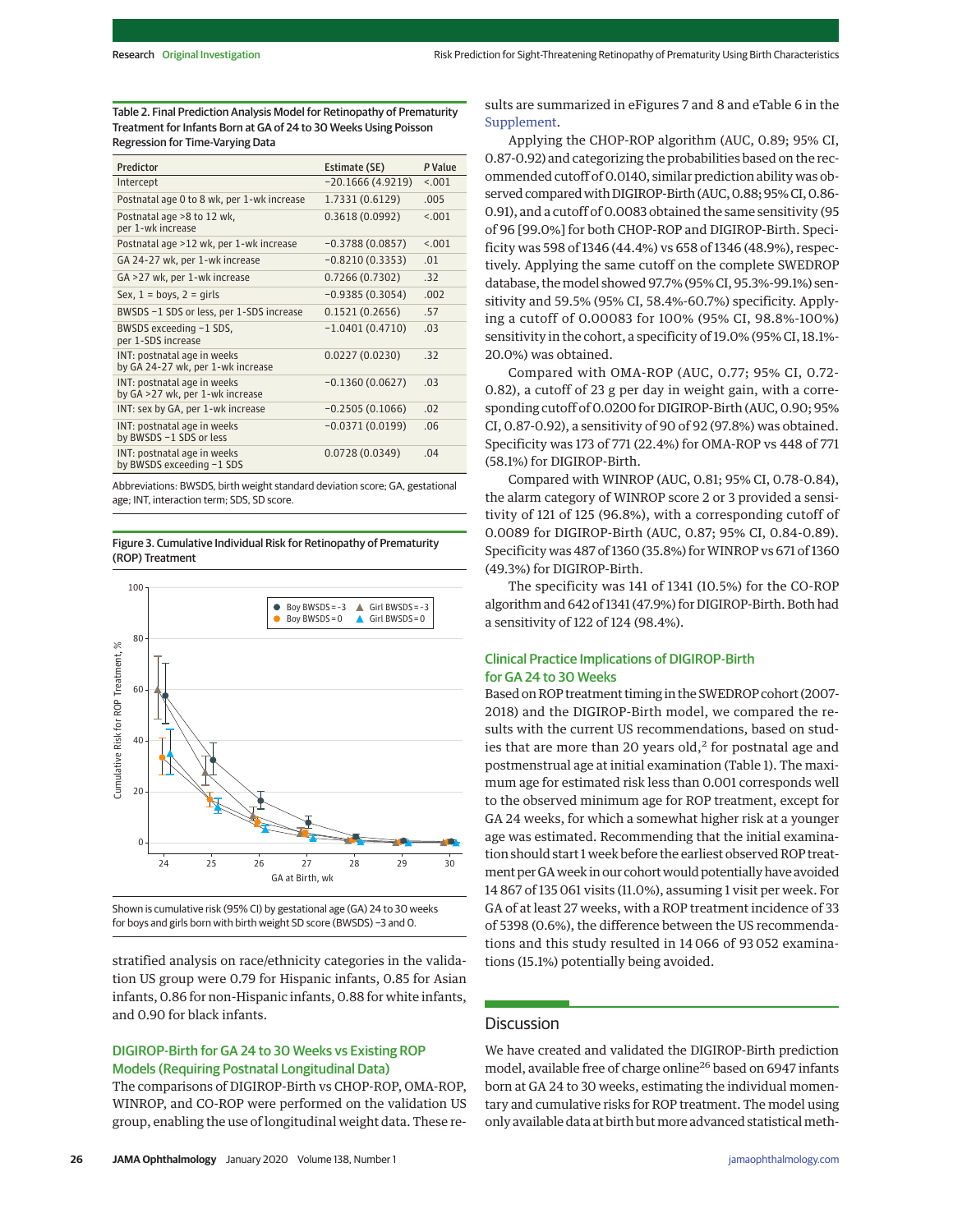ods was at least as accurate as 4 of the ROP prediction models now in use based on longitudinal weight measurements, which are not always readily available to ophthalmologists.

Surprisingly, themomentary risk of ROP treatment peaked at 12 weeks' postnatal age regardless of GA at birth, while no specific pattern was observed for postmenstrual age. This observation is particularly interesting because the ETROP study<sup>27</sup> found that the progression of prethreshold ROP was highly associated with postmenstrual age, similar to the finding in the CRYO-ROP (Cryotherapy for ROP) study28 15 years earlier. However, it should be emphasized that infants included in the CRYO-ROP study were born at higher GA, and no GA-specific hazard functions were studied for ROP outcome. Other Swedish studies<sup>29,30</sup> have reported that lower GA at birth is associated with lower GA at treatment, but the momentary risk in relation to postnatal age and postmenstrual age was not analyzed. Recently, in a large North American cohort, the timing of ROP treatment was presented only in relation to postmenstrual age and not postnatal age.<sup>31</sup>

The identification of a peak risk at 12 postnatal weeks in infants with GA less than 31 weeks might be clinically useful because it was recently shown that inadequate screening or treatment was identified in 11 of 17 cases with blindness from ROP (64.7%).<sup>32</sup> Hence, clinicians and parents could be alerted during this period to ensure that timely screening occurs to reduce the risk of blindness.

National patient registries are valuable sources for estimation of treatment risks. Herein, the DIGIROP-Birth model was compared with a validation US group and a validation European group and showed high predictive ability and generalizability both for individuals with the same and with different reported race/ethnicity.

The ROP prediction models may also be used to reduce screening frequency in infants at low risk. The latest US policy statement for ROP screening<sup>2</sup> was issued in 2018. The recommendations for the timing of the first examination were based on the CRYO-ROP study<sup>28</sup> published in 1991 and the LIGHT-ROP (Light Reduction in ROP) study<sup>33</sup> published in 1998. In those periods, fewer extremely preterm infants survived, more mature infants were treated, and treatment criteria were different from those used today. Based on the results of our study, if the initial examination was performed 1 week before the earliest observed postnatal age at ROP treatment, 14 867 of 135 061 stressful early examinations (11.0%) could be avoided (assuming 1 examination per week) compared with US recommendations.<sup>2</sup> For GA of at least 27 weeks, with a ROP treatment incidence herein less than 1%, 14 066 of 93 052 examinations (15.1%) could have been avoided while capturing all cases of ROP treatment (100% sensitivity). Notably, reaching 100% sensitivity in such models of real-life, large data sets is accompanied by low specificity. Based on approximately as large a cohort as in our study, the updated

CHOP-ROP<sup>11</sup> model, which uses longitudinal weight data and birth data, achieved 11.2% specificity for 100% sensitivity and 36.4% specificity for 98.5% sensitivity; DIGIROP-Birth (using only readily obtained birth data) showed 19.0% specificity for 100% sensitivity and 53.8% specificity for 99.0% sensitivity.

### Strengths and Limitations

The strengths of our study include the unique and complete cohort of preterm infants born in Sweden between January 2007 and August 2018. Also, our statistical model includes 3 basic measurements (GA, sex, and birth weight). The postnatal age for ROP treatment or censoring (discontinued followup) is included in the hazard function estimation but is not required as an input variable. Hence, the input data are simple, facilitating their general use, even though the method is more advanced, taking into account the underlying hazard function and the important interactions that contribute to adjustment of heterogeneity, which is novel in ROP research. The DIGIROP-Birth has shown strong predictive ability in internal, temporal, and geographical external validations. If found not acceptable in future validations among a population, a subgroup-specific model designed for optimal predictions in that population might be developed using our methods. Finally, DIGIROP-Birth has been shown to be equal to or better than 4 other ROP prediction models and is accessible online.<sup>26</sup>

Our study has some limitations. One limitation is the use of registry retrospective data. However, the registry showed high coverage and successful validation of data for 85 randomly selected infants screened in 2018. In addition, infants born at GA less than 24 weeks could not be included in the prediction model because of the lack of a reference algorithm for birth weight, preventing BWSDS calculations. Given the small sample size, only a simple model could be developed for these infants, resulting in low predictive ability. Close monitoring of such infants is mandatory irrespective of calculated risk, making prediction models less important for this group.

# **Conclusions**

We created and validated the DIGIROP-Birth model, an individualized early prediction model for infants with GA 24 to 30 weeks, which estimates momentary and cumulative risks for receiving ROP treatment based on simple birth characteristics. A surprising finding was that postnatal age was the best predictive variable for the temporal risk of ROP treatment. The DIGIROP-Birth model is an accessible online application that appears to be generalizable and to have at least as good test statistics as other models that require longitudinal neonatal data, which are not always readily available to ophthalmologists.

#### ARTICLE INFORMATION

**Accepted for Publication:** September 15, 2019. **Published Online:** November 7, 2019. doi[:10.1001/jamaophthalmol.2019.4502](https://jamanetwork.com/journals/jama/fullarticle/10.1001/jamaophthalmol.2019.4502?utm_campaign=articlePDF%26utm_medium=articlePDFlink%26utm_source=articlePDF%26utm_content=jamaophthalmol.2019.4502)

**Open Access:** This is an open access article distributed under the terms of the [CC-BY License.](https://jamanetwork.com/journals/jamaophthalmology/pages/instructions-for-authors?utm_campaign=articlePDF%26utm_medium=articlePDFlink%26utm_source=articlePDF%26utm_content=jamaophthalmol.2019.4502#SecOpenAccess) © 2019 Pivodic A et al.JAMA Ophthalmology.

**Author Affiliations:** Department of Ophthalmology, Institute of Neuroscience and Physiology, Sahlgrenska Academy, University of

Gothenburg, Gothenburg, Sweden (Pivodic, Hård, Löfqvist, Hellström); Statistiska Konsultgruppen, Gothenburg, Sweden (Pivodic); Institute of Health Care Science, Sahlgrenska Academy, University of Gothenburg, Gothenburg, Sweden (Löfqvist); Department of Ophthalmology, Boston Children's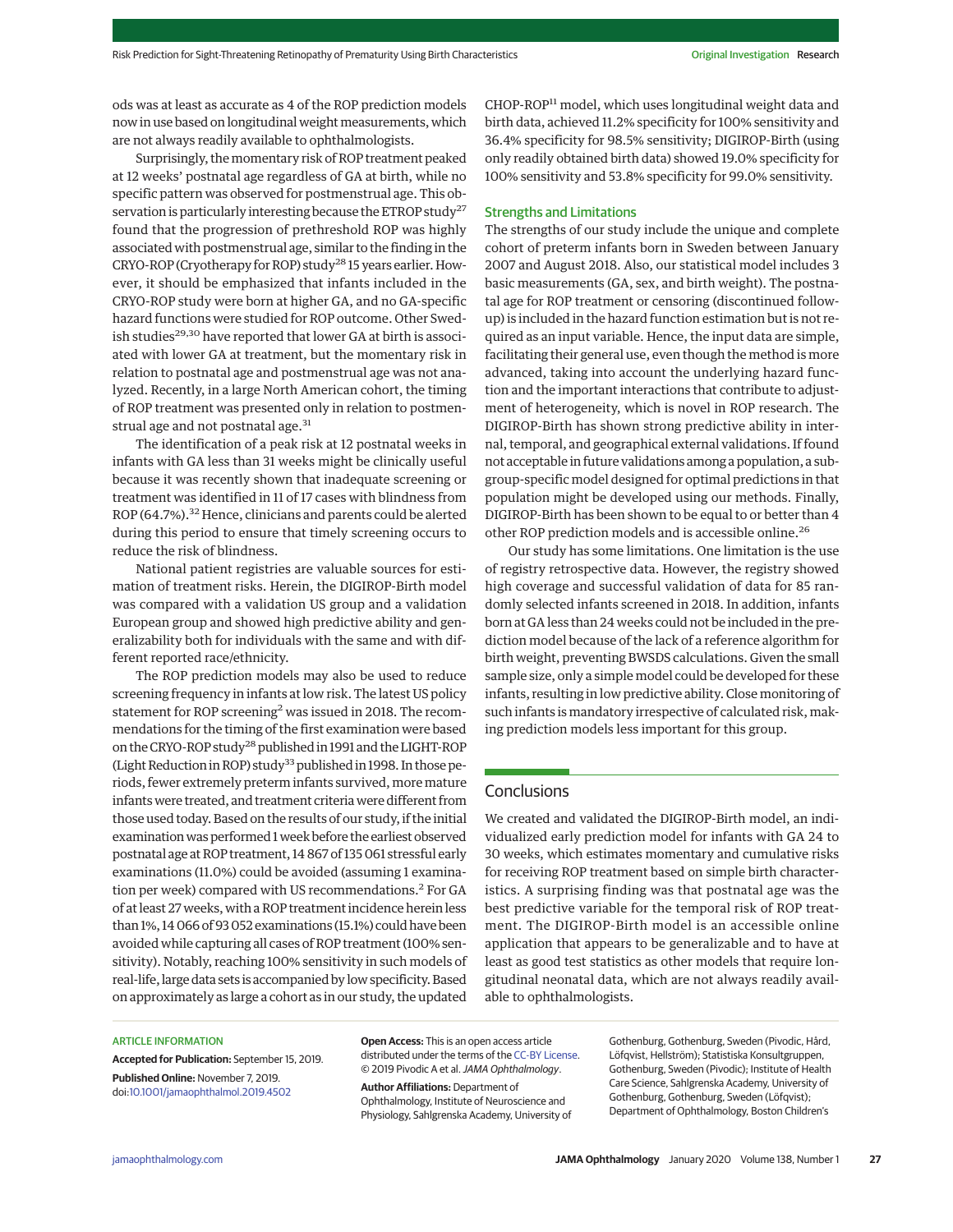Hospital, Harvard Medical School, Boston, Massachusetts (Smith, Wu); Department of Ophthalmology, University Medical Center Greifswald, Greifswald, Germany (Bründer, Stahl); Eye Center, Medical Center, Faculty of Medicine, University of Freiburg, Freiburg, Germany (Lagrèze); Unit of Ophthalmology, Department of Neuroscience, University Hospital, Uppsala, Sweden (Holmström); Unit of Endocrinology, Department of Physiology, Institute of Neuroscience and Physiology, Sahlgrenska Academy, University of Gothenburg, Gothenburg, Sweden (Albertsson-Wikland); McKillop Health Institute, Australian Catholic University, Melbourne, Australia (Johansson); Department of Public Health and Community Medicine, Institute of Medicine, Sahlgrenska Academy, University of Gothenburg, Gothenburg, Sweden (Johansson); Mathematical Sciences, Chalmers University of Technology, Gothenburg, Sweden (Nilsson); Institute of Biomedicine, Sahlgrenska Academy, University of Gothenburg, Gothenburg, Sweden (Nilsson).

**Author Contributions:** Ms Pivodic and Dr Hellström had full access to all of the data in the study and take responsibility for the integrity of the data and the accuracy of the data analysis. Concept and design: Pivodic, Hård, Löfqvist, Smith, Albertsson-Wikland, Johansson, Hellström. Acquisition, analysis, or interpretation of data: Pivodic, Hård, Löfqvist, Wu, Bründer, Lagrèze, Stahl, Holmström, Albertsson-Wikland, Johansson, Nilsson, Hellström.

Drafting of the manuscript: Pivodic, Hård, Albertsson-Wikland.

Critical revision of the manuscript for important intellectual content: All authors.

Statistical analysis: Pivodic, Johansson, Nilsson, Hellström.

Obtained funding: Albertsson-Wikland, Hellström. Administrative, technical, or material support: Wu, Lagrèze, Stahl, Hellström.

Supervision: Stahl, Albertsson-Wikland, Johansson, Nilsson, Hellström.

**Conflict of Interest Disclosures:** Dr Stahl reported receiving grants or personal fees (honoraria for consultancy work and travel reimbursement) from Novartis, Bayer, and Recordati Rare Diseases. No other disclosures were reported.

**Funding/Support:** This study was supported by the Swedish Research Council (grant 2016-01131), Gothenburg Medical Society, government grants under the ALF agreements (grants ALFGBG-717971 and ALFGBG-812951). This work was also supported by the Knut and Alice Wallenbergs Foundation, and De Blindas Vänner unrestricted grant (Dr Hellström), and by EY024864, EY017017, EY017017-13S1 and 1U54HD090255 from the National Institutes of Health (Dr Smith).

**Role of the Funder/Sponsor:** The funding sources had no role in the design and conduct of the study; collection, management, analysis, and interpretation of the data; preparation, review, or approval of the manuscript; and decision to submit the manuscript for publication.

**Additional Contributions:** Professor emeritus Anders Odén (no affiliation at the time of the study) originally developed the Poisson regression method for time-varying data, and Anton Mårtensson, BSc (Statistiska konsultgruppen, Gothenburg, Sweden), translated the method into an SAS macro. Aimon Niklasson, MD, PhD (Gothenburg Pediatric Growth Research Center [GP-GRC], Department of

Pediatrics, Institute of Clinical Sciences, The Sahlgrenska Academy at University of Gothenburg, Gothenburg, Sweden), provided valuable discussions regarding infant growth patterns, and Swedish National Registry for Retinopathy of Prematurity (SWEDROP) group members Lotta Gränse, MD, PhD (Department of Clinical Sciences, Ophthalmology, Skåne University Hospital, Lund University, Lund, Sweden), Kristina Tornqvist, MD, PhD (Department of Clinical Sciences, Ophthalmology, Skåne University Hospital, Lund University, Lund, Sweden), Abbas Al-Hawasi, MD (Department of Clinical and Experimental Medicine, Linköping University, Linköping, Sweden), Pia Lundgren, MD, PhD (Section for Ophthalmology, Department of Clinical Neuroscience, Institute of Neuroscience and Physiology, Sahlgrenska Academy, University of Gothenburg, Gothenburg, Sweden), and Agneta Wallin, MD (St Erik Eye Hospital, Stockholm, Sweden), assisted with clinical data collection. They were not compensated for their contributions. We thank all of the retinopathy of prematurity screening ophthalmologists in Sweden who work daily with the infants included in our study.

#### **REFERENCES**

**1**. Mora JS, Waite C, Gilbert CE, Breidenstein B, Sloper JJ. A worldwide survey of retinopathy of prematurity screening. Br J Ophthalmol. 2018;102 (1):9-13. doi[:10.1136/bjophthalmol-2017-310709](https://dx.doi.org/10.1136/bjophthalmol-2017-310709)

**2**. Fierson WM; American Academy of Pediatrics Section on Ophthalmology; American Academy of Ophthalmology; American Association for Pediatric Ophthalmology and Strabismus; American Association of Certified Orthoptists. Screening examination of premature infants for retinopathy of prematurity. Pediatrics. 2018;142(6):e20183061. doi[:10.1542/peds.2018-3061](https://dx.doi.org/10.1542/peds.2018-3061)

**3**. Holmström G, Tornqvist K, Al-Hawasi A, Nilsson Å, Wallin A, Hellström A. Increased frequency of retinopathy of prematurity over the last decade and significant regional differences. Acta Ophthalmol. 2018;96(2):142-148. doi[:10.1111/aos.13549](https://dx.doi.org/10.1111/aos.13549)

**4**. Mehta M, Adams GG, Bunce C, Xing W, Hill M. Pilot study of the systemic effects of three different screening methods used for retinopathy of prematurity. Early Hum Dev. 2005;81(4):355-360. doi[:10.1016/j.earlhumdev.2004.09.005](https://dx.doi.org/10.1016/j.earlhumdev.2004.09.005)

**5**. Hellström A, Smith LE, Dammann O. Retinopathy of prematurity. Lancet. 2013;382 (9902):1445-1457. doi[:10.1016/S0140-6736\(13\)](https://dx.doi.org/10.1016/S0140-6736(13)60178-6) [60178-6](https://dx.doi.org/10.1016/S0140-6736(13)60178-6)

**6**. Hellström A, Hård AL, Engström E, et al. Early weight gain predicts retinopathy in preterm infants: new, simple, efficient approach to screening. Pediatrics. 2009;123(4):e638-e645. doi[:10.1542/](https://dx.doi.org/10.1542/peds.2008-2697) [peds.2008-2697](https://dx.doi.org/10.1542/peds.2008-2697)

**7**. Löfqvist C, Hansen-Pupp I, Andersson E, et al. Validation of a new retinopathy of prematurity screening method monitoring longitudinal postnatal weight and insulinlike growth factor I. Arch Ophthalmol. 2009;127(5):622-627. doi[:10.](https://jamanetwork.com/journals/jama/fullarticle/10.1001/archophthalmol.2009.69?utm_campaign=articlePDF%26utm_medium=articlePDFlink%26utm_source=articlePDF%26utm_content=jamaophthalmol.2019.4502) [1001/archophthalmol.2009.69](https://jamanetwork.com/journals/jama/fullarticle/10.1001/archophthalmol.2009.69?utm_campaign=articlePDF%26utm_medium=articlePDFlink%26utm_source=articlePDF%26utm_content=jamaophthalmol.2019.4502)

**8**. Wu C, Vanderveen DK, Hellström A, Löfqvist C, Smith LE. Longitudinal postnatal weight measurements for the prediction of retinopathy of prematurity. Arch Ophthalmol. 2010;128(4):443-447. doi[:10.1001/archophthalmol.2010.31](https://jamanetwork.com/journals/jama/fullarticle/10.1001/archophthalmol.2010.31?utm_campaign=articlePDF%26utm_medium=articlePDFlink%26utm_source=articlePDF%26utm_content=jamaophthalmol.2019.4502)

**9**. Zepeda-Romero LC, Lundgren P, Gutierrez-Padilla JA, et al. Oxygen monitoring reduces the risk for retinopathy of prematurity in a Mexican population. Neonatology. 2016;110(2):135- 140. doi[:10.1159/000445040](https://dx.doi.org/10.1159/000445040)

**10**. Biniwale M, Weiner A, Sardesai S, Cayabyab R, Barton L, Ramanathan R. Early postnatal weight gain as a predictor for the development of retinopathy of prematurity. J Matern Fetal Neonatal Med. 2019;32(3):429-433. doi[:10.1080/14767058.](https://dx.doi.org/10.1080/14767058.2017.1381902) [2017.1381902](https://dx.doi.org/10.1080/14767058.2017.1381902)

**11**. Binenbaum G, Ying GS, Tomlinson LA; Postnatal Growth and Retinopathy of Prematurity (G-ROP) Study Group. Validation of the Children's Hospital of Philadelphia Retinopathy of Prematurity (CHOP ROP) model.JAMA Ophthalmol. 2017;135(8):871-877. doi[:10.1001/jamaophthalmol.2017.2295](https://jamanetwork.com/journals/jama/fullarticle/10.1001/jamaophthalmol.2017.2295?utm_campaign=articlePDF%26utm_medium=articlePDFlink%26utm_source=articlePDF%26utm_content=jamaophthalmol.2019.4502)

**12**. McCauley K, Chundu A, Song H, High R, Suh D. Implementation of a clinical prediction model using daily postnatal weight gain, birth weight, and gestational age to risk stratify ROP.J Pediatr Ophthalmol Strabismus. 2018;55(5):326-334. doi[:10.3928/01913913-20180405-02](https://dx.doi.org/10.3928/01913913-20180405-02)

**13**. Cao JH, Wagner BD, Cerda A, et al. Colorado Retinopathy of Prematurity model: a multi-institutional validation study. J AAPOS. 2016;20(3):220-225. doi[:10.1016/j.jaapos.](https://dx.doi.org/10.1016/j.jaapos.2016.01.017) [2016.01.017](https://dx.doi.org/10.1016/j.jaapos.2016.01.017)

**14**. Holmström G, Hellström A, Jakobsson P, Lundgren P, Tornqvist K, Wallin A. Evaluation of new guidelines for ROP screening in Sweden using SWEDROP: a national quality register. Acta Ophthalmol. 2015;93(3):265-268. doi[:10.1111/aos.](https://dx.doi.org/10.1111/aos.12506) [12506](https://dx.doi.org/10.1111/aos.12506)

**15**. National Quality Registry for Neonatal Care (SNQ). [http://kvalitetsregister.se/englishpages/](http://kvalitetsregister.se/englishpages/findaregistry/registerarkivenglish/nationalqualityregistryforneonatalcaresnq.2191.html) [findaregistry/registerarkivenglish/](http://kvalitetsregister.se/englishpages/findaregistry/registerarkivenglish/nationalqualityregistryforneonatalcaresnq.2191.html) [nationalqualityregistryforneonatalcaresnq.2191.](http://kvalitetsregister.se/englishpages/findaregistry/registerarkivenglish/nationalqualityregistryforneonatalcaresnq.2191.html) [html.](http://kvalitetsregister.se/englishpages/findaregistry/registerarkivenglish/nationalqualityregistryforneonatalcaresnq.2191.html) Accessed January 30, 2019.

**16**. Wu C, Löfqvist C, Smith LEH, VanderVeen DK, Hellström A; WINROP Consortium. Importance of early postnatal weight gain for normal retinal angiogenesis in very preterm infants: a multicenter study analyzing weight velocity deviations for the prediction of retinopathy of prematurity. Arch Ophthalmol. 2012;130(8):992-999. doi[:10.1001/](https://jamanetwork.com/journals/jama/fullarticle/10.1001/archophthalmol.2012.243?utm_campaign=articlePDF%26utm_medium=articlePDFlink%26utm_source=articlePDF%26utm_content=jamaophthalmol.2019.4502) [archophthalmol.2012.243](https://jamanetwork.com/journals/jama/fullarticle/10.1001/archophthalmol.2012.243?utm_campaign=articlePDF%26utm_medium=articlePDFlink%26utm_source=articlePDF%26utm_content=jamaophthalmol.2019.4502)

**17**. Larsen PP, Bründer MC, Petrak M, et al. Screening for retinopathy of prematurity: trends over the past 5 years in two German university hospitals [in German]. Ophthalmologe. 2018;115(6): 469-475. doi[:10.1007/s00347-018-0675-3](https://dx.doi.org/10.1007/s00347-018-0675-3)

**18**. Engle WA; American Academy of Pediatrics Committee on Fetus and Newborn. Age terminology during the perinatal period. Pediatrics. 2004;114(5):1362-1364. doi[:10.1542/peds.2004-1915](https://dx.doi.org/10.1542/peds.2004-1915)

**19**. Niklasson A, Albertsson-Wikland K. Continuous growth reference from 24th week of gestation to 24 months by gender. BMC Pediatr. 2008;8:8. doi[:10.1186/1471-2431-8-8](https://dx.doi.org/10.1186/1471-2431-8-8)

**20**. Shukla A, Sonnie C, Worley S, et al. Comparison of biphasic vs static oxygen saturation targets among infants with retinopathy of prematurity. JAMA Ophthalmol. 2019;137(4):417-423. doi[:10.](https://jamanetwork.com/journals/jama/fullarticle/10.1001/jamaophthalmol.2018.7021?utm_campaign=articlePDF%26utm_medium=articlePDFlink%26utm_source=articlePDF%26utm_content=jamaophthalmol.2019.4502) [1001/jamaophthalmol.2018.7021](https://jamanetwork.com/journals/jama/fullarticle/10.1001/jamaophthalmol.2018.7021?utm_campaign=articlePDF%26utm_medium=articlePDFlink%26utm_source=articlePDF%26utm_content=jamaophthalmol.2019.4502)

**21**. International Committee for the Classification of Retinopathy of Prematurity. The International Classification of Retinopathy of Prematurity revisited. Arch Ophthalmol. 2005;123(7):991-999. doi[:10.1001/archopht.123.7.991](https://jamanetwork.com/journals/jama/fullarticle/10.1001/archopht.123.7.991?utm_campaign=articlePDF%26utm_medium=articlePDFlink%26utm_source=articlePDF%26utm_content=jamaophthalmol.2019.4502)

**22**. Early Treatment for Retinopathy of Prematurity Cooperative Group. Revised indications for the treatment of retinopathy of prematurity: results of the Early Treatment for Retinopathy of Prematurity randomized trial. Arch Ophthalmol. 2003;121(12): 1684-1694. doi[:10.1001/archopht.121.12.1684](https://jamanetwork.com/journals/jama/fullarticle/10.1001/archopht.121.12.1684?utm_campaign=articlePDF%26utm_medium=articlePDFlink%26utm_source=articlePDF%26utm_content=jamaophthalmol.2019.4502)